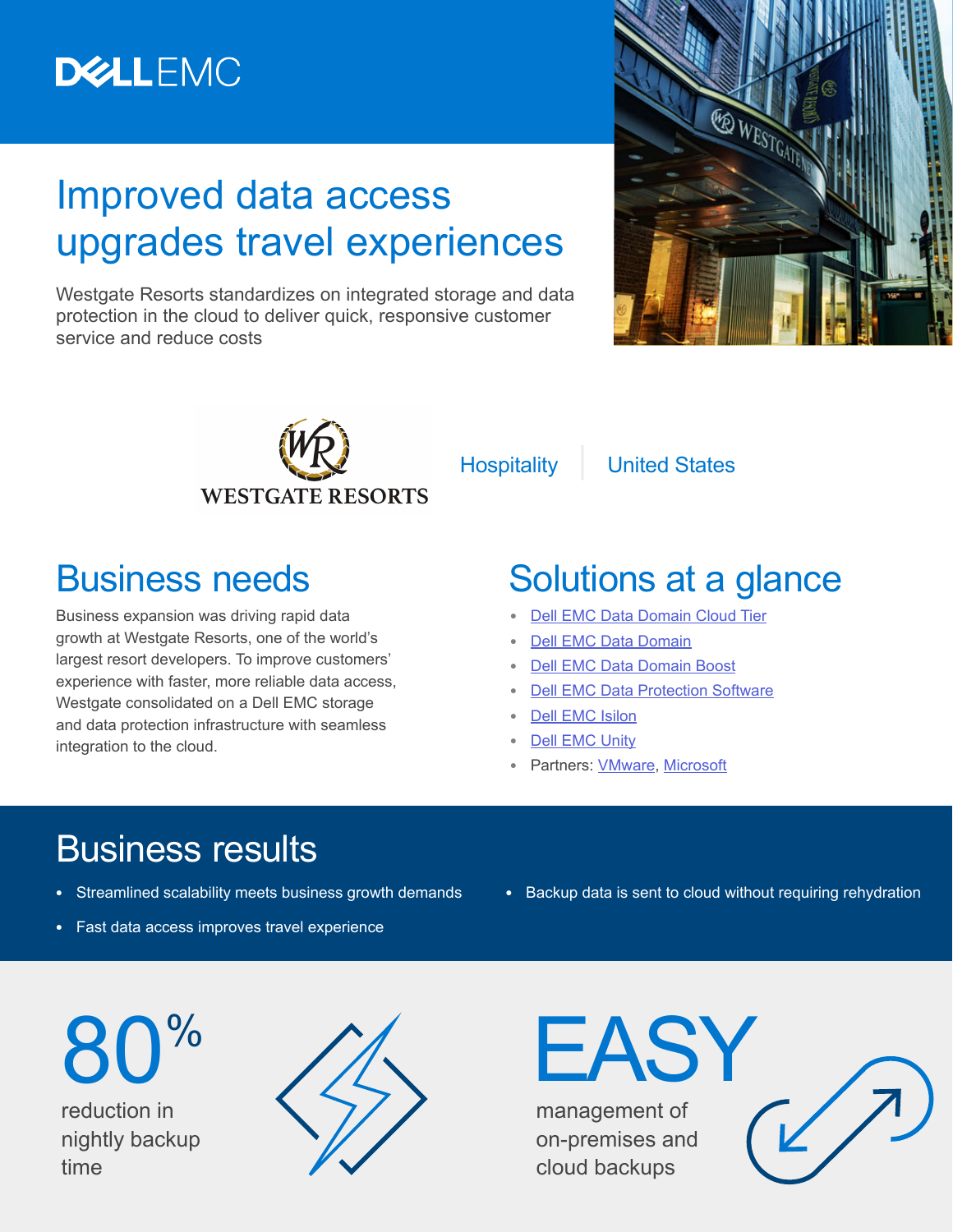Have you wondered what happens to all those conversations recorded by call centers? In the travel industry, government regulations require that companies safely store those recordings for five years.

Westgate Resorts, one of the largest resort developers in the world with 28 full-service resorts throughout the U.S., found that storage and protection of recorded calls and other critical business information was growing fast and getting cumbersome. For example, it would take up to 12 hours to complete full data backups using their prior environment with NetBackup appliances and off-site tape storage.

And with their critical Oracle production database growing at 2TB per month, they needed a solution which would reduce backup times, speed up recoveries and enable them to replace tape with low-cost backup storage in the cloud.

*"Data Domain Cloud Tier integrates directly with Data Domain appliances, so we don't have to rehydrate data before sending it to the cloud for long-term retention."*

Brian Grell Systems Engineer, Westgate Resorts

*"Before, nightly backups took 5-6 hours and monthly full backups required 10-12 hours. With Dell EMC Data Protection, nightly backups execute in one hour and full backups complete in three hours."*

Brian Grell Systems Engineer, Westgate Resorts Westgate chose to standardize on Dell EMC storage and data protection solutions to improve scalability, increase backup and recovery speed and drive increased efficiencies through hybrid cloud data protection capabilities.

Dell EMC Data Protection Software with Dell EMC Data Domain appliances protects Westgate's mission critical VMware, Oracle, Microsoft Exchange, end-user file shares and other applications across their enterprise environment.

In addition, Data Domain Boost is used to optimize the transfer of backup data from their Oracle production hosts to Data Domain appliances to dramatically reduce the backup window.

Westgate also uses Data Domain Cloud Tier to automate the movement of backup data to Microsoft Azure for efficient hybrid cloud data protection. All of Westgate's enterprise data resides on Dell EMC Isilon scale-out storage and Dell EMC Unity all-flash storage.